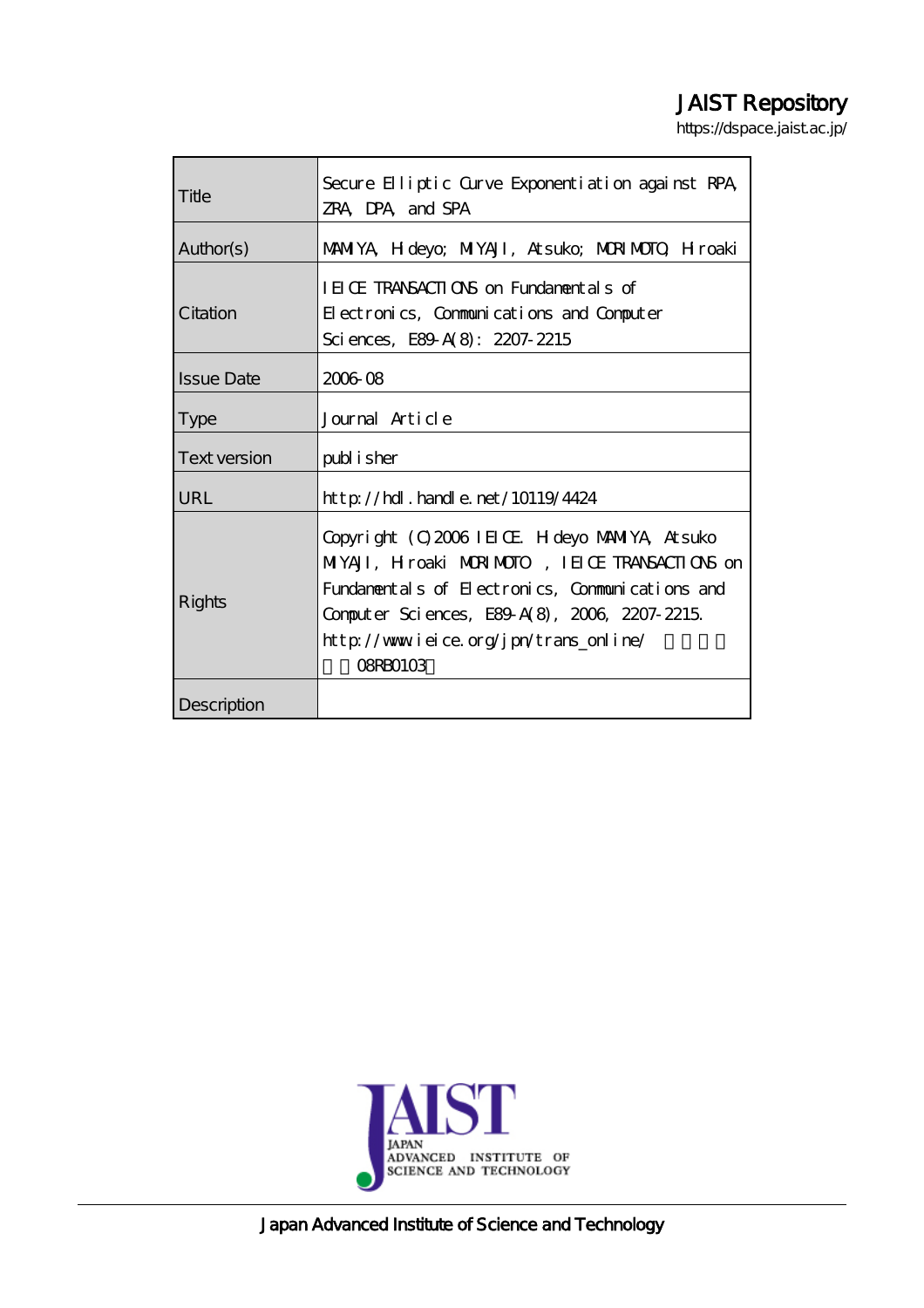## PAPER **Secure Elliptic Curve Exponentiation against RPA, ZRA, DPA, and SPA**∗∗∗

**Hideyo MAMIYA**†∗**,** *Nonmember***, Atsuko MIYAJI**†a)**,** *Member***,** *and* **Hiroaki MORIMOTO**†∗∗**,** *Nonmember*

**SUMMARY** In the execution on a smart card, side channel attacks such as the simple power analysis (SPA) and the differential power analysis (DPA) have become serious threat. Side channel attacks monitor the side channel information such as power consumption and even exploit the leakage information related to power consumption to reveal bits of a secret key *d* although *d* is hidden inside a smart card. Almost public key cryptosystems including RSA, DLP-based cryptosystems, and elliptic curve cryptosystems execute an exponentiation algorithm with a secret-key exponent, and they thus suffer from both SPA and DPA. In the case of elliptic curve cryptosystems, DPA is improved to the refined power analysis (RPA), which exploits a special point with a zero value and reveals a secret key. RPA is further generalized to zero-value register attack (ZRA). Both RPA and ZRA utilize a special feature of elliptic curves that happens to have a special point or a register used in addition and doubling formulae with a zero value and that the power consumption of 0 is distinguishable from that of a non-zero element. To make the matters worse, some previous efficient countermeasures to DPA are neither resistant to RPA nor ZRA. This paper focuses on elegant countermeasures of elliptic curve exponentiations against RPA, ZRA, DPA and SPA. Our novel countermeasure is easily generalized to be more efficient algorithm with a pre-computed table. *key words: elliptic curve exponentiation, ZPA, RPA, DPA, SPA*

## **1. Introduction**

#### 1.1 Elliptic Curve Cryptosystems

Koblitz [20] and Miller [26] proposed a method by which public key cryptosystems can be constructed on the group of points of an elliptic curve over a finite field. If elliptic curve cryptosystems satisfy both MOV-conditions [25] and FR-conditions [9], and avoid *p*-divisible elliptic curves over  $\mathbb{F}_{p^r}$  [2], [35], [36], then the only known attacks are the Pollard ρ−method [32] and the Pohlig-Hellman method [31]. Hence with current knowledge, we can construct elliptic curve cryptosystems over a smaller definition field than the discrete-logarithm-problem (DLP)-based cryptosystems like the ElGamal cryptosystems [11] or the DSA [10] and RSA cryptosystems [33]. Elliptic curve cryptosystems with a 160-bit key are thus believed to have the same security as both the ElGamal cryptosystems and RSA with a 1,024-bit

Manuscript revised February 17, 2006.

†The authors are with Japan Advanced Institute of Science and Technology, Nomi-shi, 923-1292 Japan.

\*Presently, with Hitachi System and Services, Ltd.<br>\*\*Presently, with the Japan Self-Defense Forces.

∗∗∗A preliminary version was presented at ISEC 2004-03 and CHES 2004.

a) E-mail: miyaji@jaist.ac.jp

DOI: 10.1093/ietfec/e89–a.8.2207

key. This is why elliptic curve cryptosystems have been attractive in smart card applications, whose memory storage and CPU power are very limited. Elliptic curve cryptosystems execute an exponentiation algorithm of *dP* for a secret key *d* and a publicly known *P* as a cryptographic primitive. Thus, the efficiency of elliptic curve cryptosystems on a smart card depends on the implementation of exponentiation.

## 1.2 Overview of RPA and ZRA

Side channel attacks, first introduced in [21], [22], monitor power consumption and even exploit the leakage information related to power consumption to reveal bits of a secret key *d* although *d* is hidden inside a smart card. There are two types of power analysis, the simple power analysis (SPA) and the differential power analysis (DPA). SPA makes use of such an instruction performed during an exponentiation algorithm that depends on the data being processed. DPA uses correlation between power consumption and specific key-dependent bits. The address-bit DPA (ADPA) [14], which is one of DPA, uses the leaked information from the address bus and can be applied on such algorithms that fix the address bus during execution. It is a serious issue that the implementation should be resistant to SPA and DPA, and many countermeasures have been proposed in [4], [5], [15], [19], [22], [27], [28], [30]. We may note here that almost public key cryptosystems including RSA and DLPbased cryptosystems also execute an exponentiation algorithm with a secret-key exponent, and, thus, they also suffer from both SPA and DPA in the same way as elliptic curve cryptosystems. However, in the case of elliptic curve cryptosystems, DPA is further specialized to the refined power analysis (RPA) by [12], which exploits a special point with a zero value and reveals a secret key. An elliptic curve happens to have a special point  $(0, y)$  or  $(x, 0)$ , which can be controlled by an adversary because the order of basepoint is usually known. RPA utilizes such a feature that the power consumption of 0 is distinguishable from that of an non-zero element. Although elliptic curve cryptosystems are vulnerable to RPA, RPA are not applied to RSA or DLP-based cryptosystems because they don't have such a special zero element. Furthermore, RPA is generalized to zero-value register attack (ZRA) by [3]. ZRA utilizes a special feature of elliptic curves that addition and doubling formulae need a lot of each different operations stored in auxiliary registers, one of which happens to become 0. Not all elliptic

Manuscript received September 28, 2005.

Final manuscript received May 10, 2006.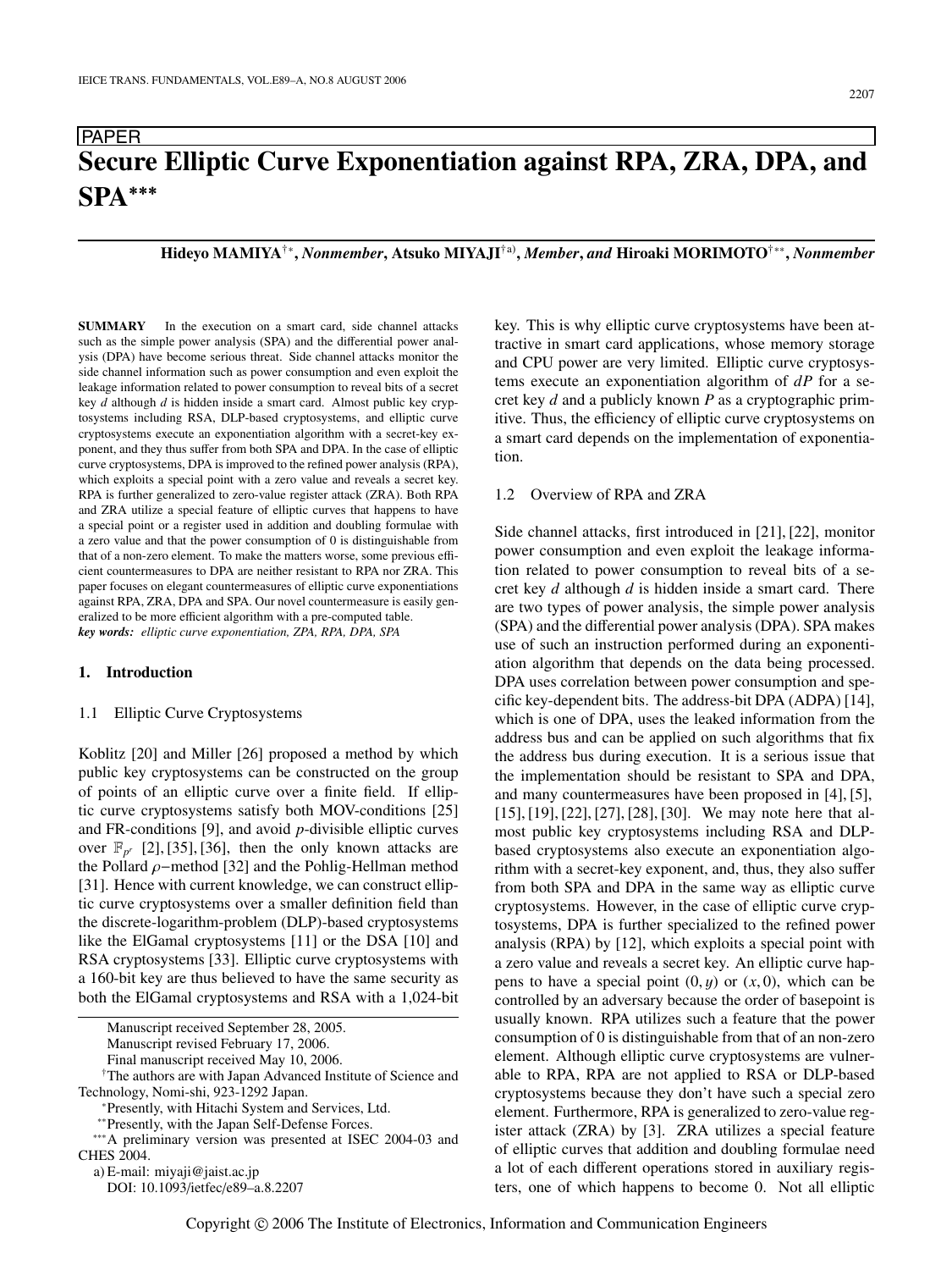curves are vulnerable against RPA or ZRA, but some curves in [34] are vulnerable against theses attacks. To make the matters worse, some previous efficient countermeasures of the randomized-projective-coordinate method (RPC) [8] or the randomized-curve method (RC) [19] are neither resistant to RPA nor ZRA.

## 1.3 Our Contributions

This paper focuses on countermeasures against both RPA and ZRA, which are also resistant to both SPA and DPA. Our countermeasure makes use of a random-initial-point method (RIP): choose a random point *R*, compute  $dP + R$ , subtract *R*, and get *dP*. By using a random initial point at each execution of exponentiation, any point or any register used in addition formulae changes at each execution. Thus, it is resistant to DPA, RPA, and ZRA because an attacker cannot control a point *P* itself as he needs. In order to be secure against SPA, we have to compute  $dP + R$  in such a way that it does not have any branch instruction dependent on the data being processed. The simple way would be to compute  $dP + R$  from LSB in the add-and-double-always algorithm [16], which is called LRIP in this paper: change an initial value  $O$  to  $R$  in the binary algorithm from LSB for the binary representation of  $d = (d_{n-1}, \cdots, d_0)_2$ ,

$$
dP+R=R+d_0P+d_12P+d_22(2P)+\cdots+d_{n-1}2(2^{n-2})P,
$$

which is combined with the add-and-double-always algorithm. However, the computation of  $dP + R$  from MSB (see Algorithm 1) is not straightforward: if we change an initial value  $O$  to  $R$  in the binary algorithm from MSB, then it computes  $2^{n-1}R + dP$ , and we thus have to subtract  $2^{n-1}R$  to get *dP*. It needs more work than LRIP.

Our remarkable idea lies in the computation algorithm of  $dP + R$  that uses the binary algorithm from MSB and not LSB and is resistant to SPA. The binary algorithm from MSB has an advantage over that from LSB in that it is more easily generalized to a sophisticated algorithm with a precomputed table like the window algorithm [24] or the extended binary algorithm [38]. In this paper, we first show the basic SPA-resistant algorithm of  $dP + R$  that uses the binary representation from MSB. This is called BRIP in this paper. Next we apply the extended binary algorithm [38] and present more efficient SPA-resistant algorithm of *dP*+*R* with a pre-computed table. This is called EBRIP in this paper. EBRIP is a rather flexible algorithm that can reduce the total computation amount by increasing the size of a precomputed table. BRIP can get *dP* in the computation of approximately 24.0 *M* in each bit, where *M* shows the computation amount of 1 modular multiplication on the definition field. EBRIP can get *dP* in the computation of approximately 12.9 *M* in each bit with using a pre-computed table of 16 points.

Let us compare our algorithms with other countermeasures to SPA, DPA, RPA. A countermeasure to RPA [37] is not a universal countermeasure, gives each different method to each type of elliptic curves, and do not consider ZRAresistance. The exponent-splitting algorithm (ES) in [4], [5] is the universal countermeasure, which splits an exponent and computes  $dP = rP + (d - r)P = \frac{d}{rP + d}$  (*d* mod *r*)*P* by using a random number *r*. ES computes *dP* by the same cost as the add-and-double-always algorithm with an extra point for computation but would require another challenging work to be faster algorithm with some pre-computed-table technique. Compared with ES, the computation amount of BRIP is the same as that of ES, where ES has the 1 extra point to BRIP for computation. The computation amount of EBRIP can be reduced to only 54% of that of ES, where EBRIP has the 1 extra point to ES for computation. Another universal countermeasure is a randomized window algorithm [28], which starts with the window algorithm secure against SPA and enhances the security to DPA by RPC. Therefore, it requires at least 2 random points (or RPC to at least 3 points) for each computation in the least window size of  $w = 2$ , and thus the performance is rather worse than our EBRIP. Compared with our BRIP, the randomized window algorithm can not work without at least 4 additional points for computation.

## 1.4 Organization

This paper is organized as follows. Section 2 summarizes some facts of elliptic curves such as coordinate systems and reviews power analysis of SPA, DPA, RPA, and ZRA together with some known countermeasures. Section 3 presents our new countermeasures, BRIP and EBRIP. Section 4 compares our strategy with the previous RPA-, ZRA-, and SPA-resistant countermeasure. Appendix presents algorithms that strengthen our algorithms against ADPA.

## **2. Preliminary**

This section summarizes some facts of elliptic curves such as coordinate systems and reviews power analysis of SPA, DPA, RPA, and ZRA together with some known countermeasures.

## 2.1 Elliptic Curve

Let  $\mathbb{F}_p$  be a finite field, where  $p > 3$  is a prime. The Weierstrass form of an elliptic curve over  $\mathbb{F}_p$  is described as

$$
E/\mathbb{F}_p: y^2 = x^3 + ax + b \ (a, b \in \mathbb{F}_p, 4a^3 + 27b^2 \neq 0).
$$

The set of all points  $P = (x, y)$  satisfying  $E$ , together with the point of infinity O, is denoted by  $E(\mathbb{F}_p)$ , which forms an abelian group. Let  $P_1 = (x_1, y_1)$  and  $P_2 = (x_2, y_2)$  be two points on  $E(\mathbb{F}_p)$  and  $P_3 = P_1 + P_2 = (x_3, y_3)$  be the sum. Then the addition formulae in affine coordinate are given as follows [7].

## • **Addition formulae in affine coordinate**  $(P_1 \neq \pm P_2)$

$$
x_3 = \lambda^2 - x_1 - x_2, \quad y_3 = \lambda(x_1 - x_3) - y_1,
$$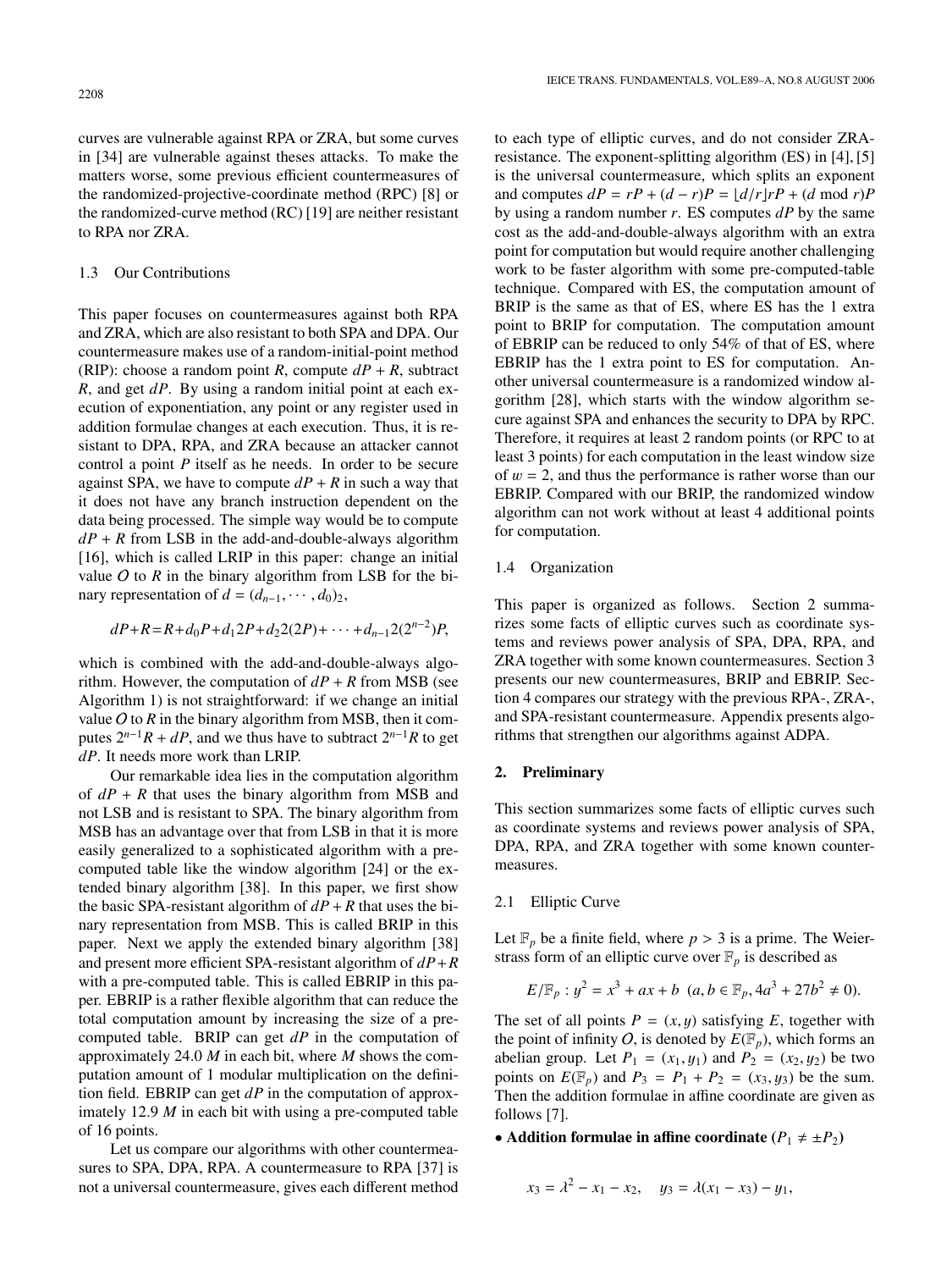where 
$$
\lambda = (y_2 - y_1)/(x_2 - x_1)
$$
.  
\n• Doubling formulae in affine coordinate  $(P_1 = P_2)$ 

$$
x_3 = \lambda^2 - 2x_1, \quad y_3 = \lambda(x_1 - x_3) - y_1,
$$

where  $\lambda = (3x_1^2 + a)/(2y_1)$ .

Let us denote the computation time of an addition (resp. a doubling) in the affine coordinate by  $t(A + A)$  (resp.  $t(2A)$ ) and represent multiplication (resp. inverse, resp. squaring) in  $\mathbb{F}_p$  by *M* (resp. *I*, resp. *S*). Then we see that  $t(\mathcal{A} + \mathcal{A}) =$  $I + 2M + S$  and  $t(2\mathcal{A}) = I + 2M + 2S$ . Both addition and doubling formulae need one inversion over  $\mathbb{F}_p$ , which is much more expensive than multiplication over  $\mathbb{F}_p$ . Therefore, we transform affine coordinate $(x, y)$  into other coordinates, where the inversion is free. We give the addition and doubling formulae with Jacobian coordinate, which are widely used.

In the Jacobian coordinates [7], we set  $x = X/Z^2$  and  $y = Y/Z<sup>3</sup>$ , giving the equation

$$
E_{\mathcal{J}}: Y^2 = X^3 + aXZ^4 + bZ^6.
$$

Then, two points  $(X, Y, Z)$  and  $(r^2 X, r^3 Y, rZ)$  for some  $r \in$  $\mathbb{F}_p^*$  are recognized as the same point. The point at infinity is represented with  $(1, 1, 0)$ . Let  $P_1 = (X_1, Y_1, Z_1), P_2 =$  $(X_2, Y_2, Z_2)$ , and  $P_3 = P_1 + P_2 = (X_3, Y_3, Z_3)$ . The doubling and addition formulae can be represented as follows.

## • **Addition formulae in Jacobian coordinate**  $(P_1 \neq \pm P_2)$

$$
X_3 = -H^3 - 2U_1H^2 + R^2,
$$
  
\n
$$
Y_3 = -S_1H^3 + R(U_1H^2 - X_3),
$$
  
\n
$$
Z_3 = Z_1Z_2H,
$$

where  $U_1 = X_1 Z_2^2$ ,  $U_2 = X_2 Z_1^2$ ,  $S_1 = Y_1 Z_2^3$ ,  $S_2 = Y_2 Z_1^3$ ,  $H = U_2 - U_1$ , and  $R = S_2 - S_1$ .

• **Doubling formulae in Jacobian coordinate**  $(P_1 = P_2)$ 

 $X_3 = T$ ,  $Y_3 = -8Y_1^4 + M(S - T)$ ,  $Z_3 = 2Y_1Z_1$ ,

where  $S = 4X_1Y_1^2$ ,  $M = 3X_1^2 + aZ_1^4$ , and  $T = -2S + M^2$ . The computation times in the Jacobian coordinate are  $t(T +$  $J = 12M + 4S$  and  $t(2J) = 4M + 6S$ , where J means Jacobian coordinates.

Elliptic curve cryptosystems requires the elliptic curve exponentiation of  $dP = P + P + \cdots + P$ , where  $P \in E(\mathbb{F}_p)$  and *d* is an *n*-bit integer. The simple method to compute *dP* is a so-called binary algorithm. Algorithm 1 shows the binary algorithm to compute *dP* from MSB, where the binary representation of *d* is  $d = (d_{n-1}, \dots, d_0)$ . Average computing complexity of Algorithm 1 is  $nD + n/2A$ , where *A* and *D* denotes the computation amount of addition and doubling, respectively. When we compute *dP* from LSB, we have to keep another point  $2^{i}P$  instead of  $T_1 = P$  but can apply the iterated doubling formulae in Jacobian coordinate [13], which computes  $2^k P$  for  $k \ge 1$  by  $4kM + (4k+2)S$ . However, the binary algorithm from LSB is not easily generalized to a sophisticated method with a pre-computed table.

**Algorithm 1** (Binary algorithm (MSB)): Input:  $d, P$ 

Output: 
$$
dP
$$

\n1.  $T[0] = O, T[1] = P$ .

\n2. for  $i = n - 2$  to 0

\n $T[0] = 2T[0]$ 

\nif  $d_i = 1$  then  $T[0] = T[0] + T[1]$ 

\n3. output  $T[0]$ .

#### 2.2 Power Analysis

There are two types of power analysis, the simple power analysis (SPA) and the differential power analysis (DPA), which are described in [21], [22]. In the case of elliptic curve and also hyper elliptic curve, DPA is further improved to use a special point with a zero value, which is called the Refined Power Analysis (RPA) [12]. RPA is generalized to the Zero-value Register Attack (ZRA) [3]. In this paper, DPA, RPA, and ZRA are called DPA variants generically.

## 2.2.1 Simple Power Analysis

SPA makes use of such an instruction performed during an exponentiation algorithm that depends on the data being processed. Apparently, Algorithm 1 has a branch instruction conditioned by a secret exponent *d*, and thus it reveals the secret *d*. In order to be resistant against SPA, any branch instruction of exponentiation algorithm should be eliminated. There are mainly two types of countermeasures: the fixed procedure method [8] and the indistinguishable method [4]. The fixed procedure method deletes any branch instruction conditioned by a secret exponent *d* like add-anddouble-always algorithm [8] and Montgomery-ladder algorithm [29]. Add-and-double-always algorithm is described in Algorithm 2. The indistinguishable method conceals all branch instructions of exponentiation algorithm by using indistinguishable addition and doubling operations, in which dummy operations are inserted.

**Algorithm 2** (Add-and-double-always algorithm):

Input:  $d, P$ Output: *dP* 1.  $T[0] = P$  and  $T[2] = P$ . 2. for  $i = n - 2$  to 0  $T[0] = 2T[0]$ .  $T[1] = T[0] + T[2]$ . if  $d_i = 0$  then  $T[0] = T[0]$ . else  $T[0] = T[1]$ .

3. output *T*[0].

#### 2.2.2 Differential Power Analysis

DPA uses correlation between power consumption and specific key-dependent bits. Algorithm 2 reveals *dn*<sup>−</sup><sup>2</sup> by computing the correlation between power consumption and any specific bit of the binary representation of 4*P*. In order to be resistant against DPA, power consumption should be changed at each new execution of the exponentiation. There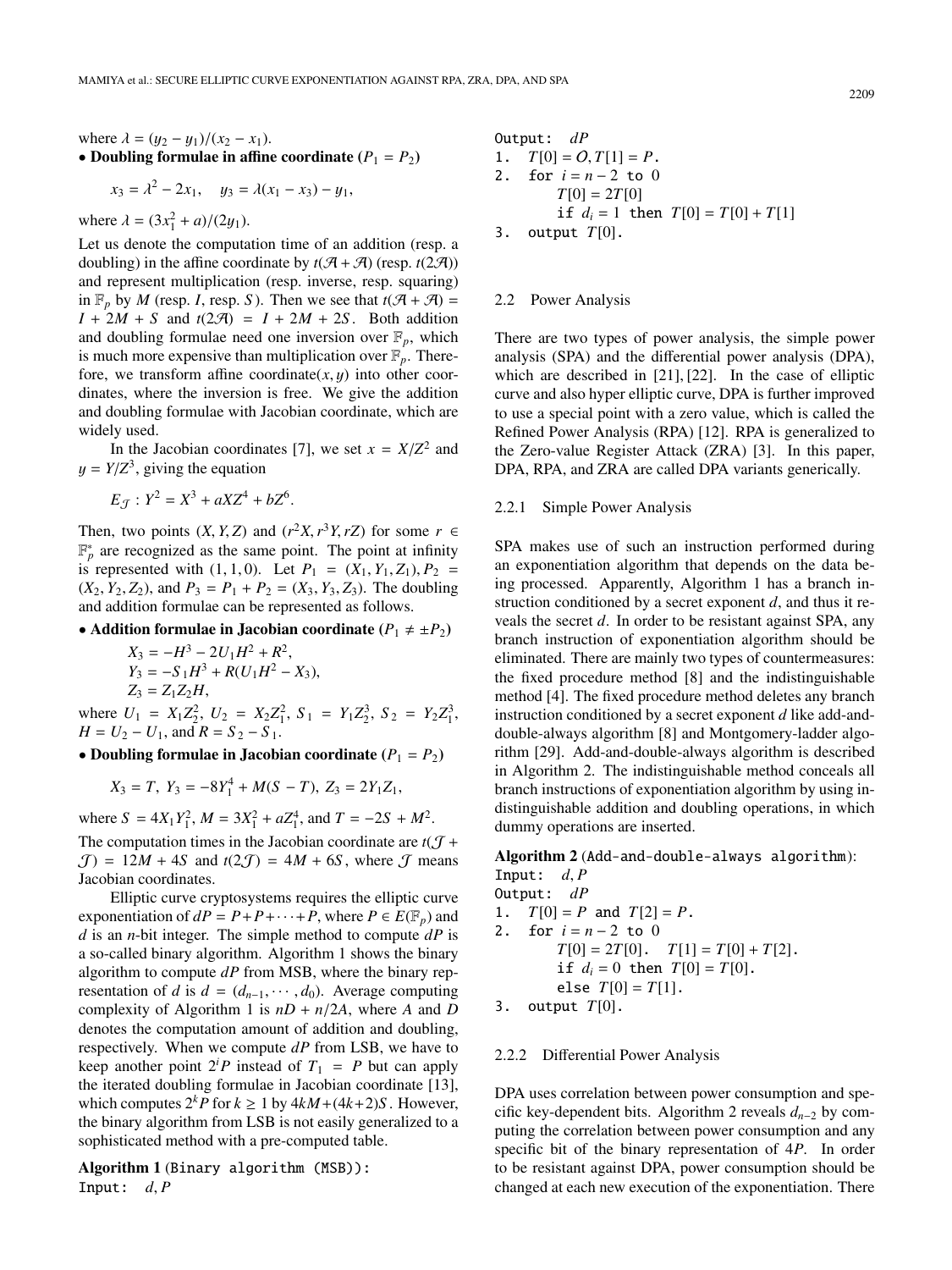are mainly 3 types of countermeasures, the randomizedprojective-coordinate method (RPC) [8], the randomized curve method (RC) [19], and the exponent splitting (ES) [4], [5]. RPC uses the Jacobian or Projective coordinate to randomize a point  $P = (x, y)$  into  $(r^2x, r^3y, r)$  or  $(rx, ry, r)$  for a random number  $r \in \mathbb{F}_p^*$ , respectively. RC maps an elliptic curve into an isomorphic elliptic curve by using an isomorphism map of  $(x, y)$  to  $(c^2x, c^3y)$  for  $c \in \mathbb{F}_p^*$ . ES splits an

## 2.2.3 Refined Power Analysis and Zero-Value Point Attack

exponent and computes  $dP = rP + (d - r)\dot{P}$  for a random

DPA is specialized to reveal a secret key *d* by using a special elliptic-curve point with a zero value, which is defined as  $(x, 0)$  or  $(0, y)$ . These special points of  $(x, 0)$  and  $(0, y)$ can not be randomized by RPC or RC since they still have a zero value such as  $(r^2x, 0, r)$  (resp.  $(rx, 0, r)$ ) and  $(0, r^3y, r)$ (resp. (0,*r*y,*r*)) in Jacobian (resp. Projective) coordinate after conversion. A countermeasure to RPA are proposed in [37], but this is not a universal countermeasure, gives each different method to each type of elliptic curves.

RPA is generalized to ZRA by [3], which makes use of any zero-value register in addition formulae. The addition and doubling formulae have a lot of each different operations stored in auxiliary registers, one of which may become zero. ZRA uses the difference in any zero value register of addition and doubling, which is not randomized by RPC or RC.

ES can resist both RPA and ZRA because an attacker cannot handle an elliptic curve point in such a way that any special point with zero value can appear during an execution of exponentiation algorithm.

## **3. E**ffi**cient Countermeasures against SPA and DPA Variants**

In this section, we propose a new countermeasure against SPA and all DPA variants.

### 3.1 Our Basic Countermeasure

Here we show our *Basic SPA-resistant algorithm with RIP*, called BRIP, and then discuss the security and efficiency.

## 3.1.1 BRIP

Our algorithm uses a random initial point (RIP) *R*, computes  $dP + R$ , and subtracts *R* to get *dP*. In order to be secure against SPA, we have to compute  $dP + R$  in such a way that it does not have any branch instruction dependent on the data being processed. Our remarkable idea lies in a sophisticated combination to compute *dP*+*R* from MSB by the same complexity as Algorithm 2: first let 1 represent  $1 = (1\overline{11} \cdots \overline{11})_2$ and apply the extended binary algorithm [23] to compute

$$
(1 \underbrace{\overline{11} \cdots \overline{11}}_n)_2 R + (\underbrace{d_{n-1}d_{n-1} \cdots d_1d_0}_n)_2 P.
$$

Algorithm 3 shows our idea in detail. We get *dP* by computing  $dP + R$  and subtracting *R*. BRIP makes all variables *T*[0], *T*[1], and *T*[2] dependent on a random point *R*, and thus let all variables of each addition and doubling differ at each execution.

## **Algorithm 3** (BRIP):

Input:  $d, P$ Output: *dP* 1.  $T[2] = \text{randompoint}()$ 2.  $T[0] = -T[2], T[1] = P - T[2]$ 3. for  $i = n - 1$  to 0  $T[2] = 2T[2]$  $T[2] = T[2] + T[d_i]$ 

4. output  $T[2] + T[0]$ 

#### 3.1.2 Security and Efficiency

We discuss the security, the computation amount, and the memory amount. BRIP lets the power-consumption pattern be fixed regardless of the bit pattern of a secret key *d*, and thus it is resistant to SPA.

BRIP makes use of a random initial point at each execution and let all variables *T*[0], *T*[1], and *T*[2] be dependent on the random point. Thus, an attacker cannot control a point in such a way that it outputs a special point with a zero-value coordinate or zero-value register. Therefore, if *R* is chosen randomly by some ways, BRIP can be resistant to DPA, RPA, and ZRA. The performance of BRIP depends on the algorithm of generating a random initial point *R*. The simplest way is to generate the *x*-coordinate randomly and compute the corresponding  $y$ -coordinate if exists. It should require much work. The cheaper way is to keep one point  $R_0$  and convert  $R_0$  into a randomized point  $R$  by RPC [16]. In order to enhance the security of BRIP against ADPA, Algorithm 3 has only to be coded in such a way that it randomizes the address bus as well as the data itself, which will be shown in Appendix.

The computation amount required for Algorithm 3 is  $nD + nA$ , which is the same as Algorithm 2. The number of variables necessary for computation is only 3.

#### 3.2 Our Generalized Countermeasure

Our basic countermeasure BRIP can be generalized to a faster algorithm with a pre-computed table since BRIP makes use of the binary representation from MSB. We may note that the binary representation from LSB can not be easily generalized to a faster algorithm with a flexible precomputed table. In the following, we will summarize the exponentiation algorithm with a precomputed table and describe two algorithms based on the extended-binary and the window algorithms, which are called EBRIP and WBRIP, respectively. EBRIP is more efficient than WBRIP although

integer *r*.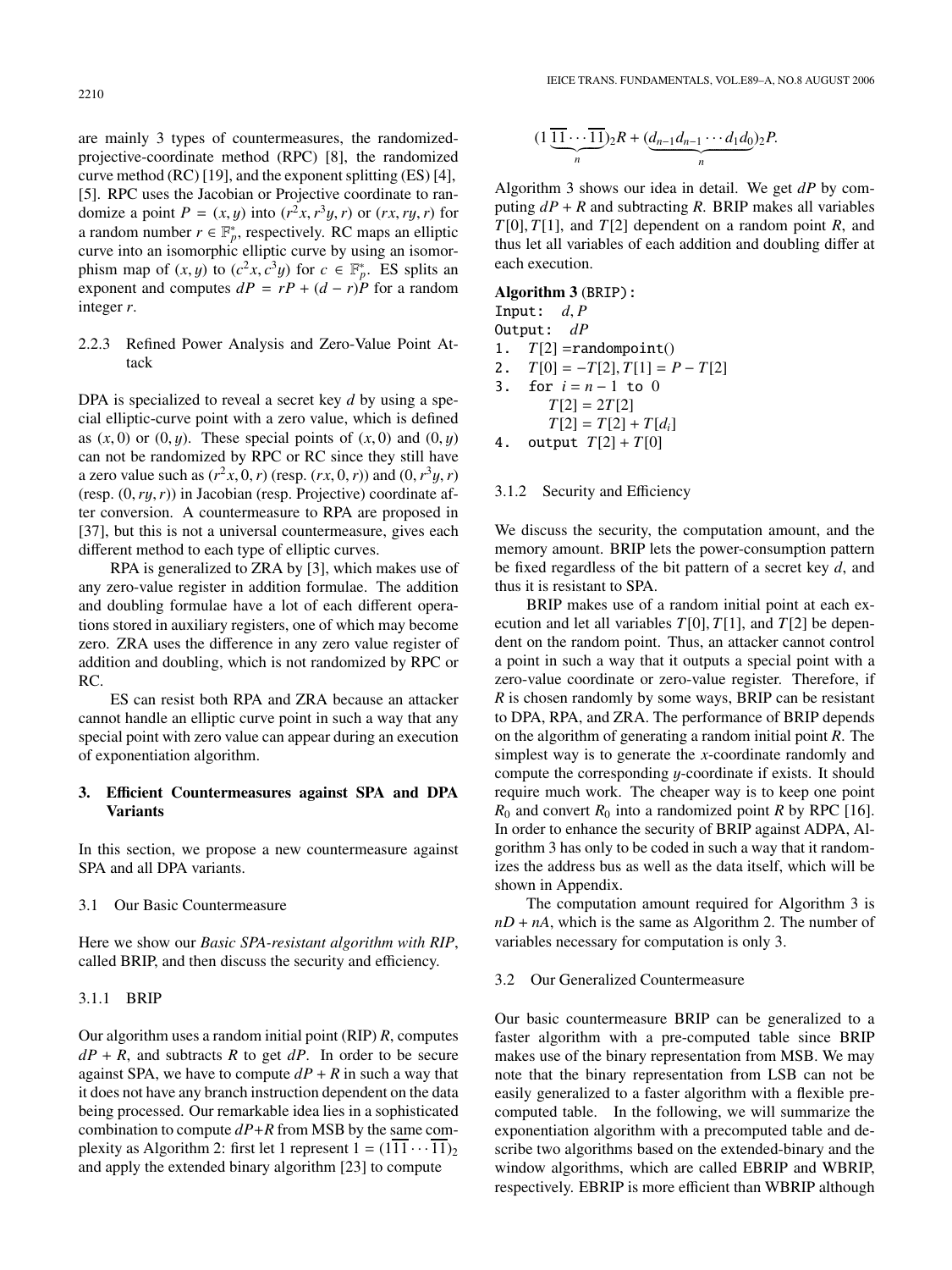extended-binary algorithm usually does not work on a single exponentiation as efficiently as the window algorithm.

3.2.1 SPA-Resistant Exponentiation Algorithm with a Pre-Computed Table

As for algorithms of using a pre-computed table, there are mainly two algorithms: the window algorithm [24] and the extended binary (simultaneous exponentiation) algorithm [23], [38]. The extended binary algorithm is originally used to compute two exponentiations  $aP + bQ$ , which is applied to compute one exponentiation as follows [38]. Let  $d = \sum_{i=0}^{n-1} d_i 2^i$  and *n* be even.

- 1. Divide *d* into two components of  $d = b \parallel a$ , where  $b = (d_{n-1} \cdots d_{\frac{n}{2}})_2$  and  $a = (d_{\frac{n}{2}-1} \cdots d_0)_2$ .
- 2. Compute  $Q = 2^{\frac{n}{2}}P$ .
- 3. Set a pre-computed table  $\{P, Q, P + Q\}$ .
- 4. Compute  $aP + bQ$  in the extended binary algorithm by using the pre-computed table.

The detailed algorithm is shown in Algorithm 4.

**Algorithm 4** (2-division extended-binary algorithm): Input:  $d, P$ 

- Output: *dP*
- 1. Set  $d = b || a$ ,  $b = (b_{\frac{n}{2}-1} \cdots b_0)_2 = (d_{n-1} \cdots d_{\frac{n}{2}})_2$ , and  $a = (a_{\frac{n}{2}-1} \cdots a_0)_2 = (d_{\frac{n}{2}-1} \cdots d_0)_2$ .
- 2.  $T[0, 1] = P$ ,  $T[1, 0] = 2^{\frac{n}{2}}P$ ,  $T[1, 1] = T[0, 1] + T[1, 0]$ , and  $T[2] = O$ .
- 3. for  $i = \frac{n}{2} 1$  to 0  $T[2] = 2T[2]$ . if  $(b_i, a_i) \neq (0, 0)$  then  $T[2] = T[2] + T[b_i, a_i]$ .
- 4. output *T*[2].

Going back to the countermeasure using a precomputed table, it is necessary for both the extended binary and window algorithms to make power-consumption pattern same in order to be resistant to SPA. In the case of the window algorithm, some SPA-resistant algorithms are proposed in [27], [28], [30]: [27], [30] do not aim at being resistant to DPA and its variants; and [28], called a randomized window method, is resistant to RPA and ZRA by using at least 2 random points in a pre-computed table at each computation, but thus the performance is rather worse than our algorithm. Note that [28] is not resistant to ADPA. In the case of the extended binary algorithm, up to the present, any SPAresistant algorithm has not been proposed because it usually gives lower performance than the window algorithm.

## 3.2.2 Our Extended-Binary-Based Algorithm with RIP

Let us show our extended-binary-based algorithm with RIP, which is called EBRIP for short.

- 1. Choose a random point *R*.
- 2. Let the number of divisions be *t*.

3. Adjust *n* to be the least common multiple  $n'$  of *t* and *n* by setting 0 to MSB of  $d (n' < n + t)$ , where

 $d' = 0 \cdots 0 d_{n-1} \cdots d_0.$ 

4. Divide *d'* into *t* components ( $\frac{n'}{t} = k$ ) of  $d' = \alpha_{t-1}$  ||  $\cdots$   $\alpha_1$   $\alpha_0$  and represent 1 in  $(k+1)$  bits, those are,

| $\alpha_{t-1}$ | $=$ | O          | $d_{(t-1)k}$ |
|----------------|-----|------------|--------------|
|                | ٠   |            |              |
| $\alpha_1$     | ═   | $d_{2k-1}$ | $d_k$        |
| $\alpha_0$     | ═   | $d_{k-1}$  | $d_0$        |
|                | $=$ |            |              |

- 5. Compute  $P_i = 2^{ki}P$  for  $i = 1$  to  $t 1$ . (Set  $P_0 = P$ ).
- 6. Compute a pre-computed table  $T_t = \{\sum_{i=0}^{t-1} a_i P_i R \ (a_i \in \mathbb{R}\})$  $\{0, 1\}$ , which consists of  $2<sup>t</sup>$  points.
- 7. Compute  $\alpha_0 P_0 + \cdots + \alpha_{t-1} P_{t-1} + 1R$  in the way of the extended binary algorithm. (See Algorithm 4.)

Algorithm 5 shows the case of  $t = 2$  and an even *n* for simplicity.

#### **Algorithm 5** (EBRIP (2 divisions)):

Input:  $d, P$ 

- Output: *dP*
- 1.  $T[2] = \text{randompoint}()$ .
- 1. Set  $d = b || a$ ,  $b = (b_{\frac{n}{2}-1} \cdots b_0)_2 = (d_{n-1} \cdots d_{\frac{n}{2}})_2$ , and  $a = (a_{\frac{n}{2}-1} \cdots a_0)_2 = (d_{\frac{n}{2}-1} \cdots d_0)_2$ . 2.  $T[0, 0] = -R$ ,  $T[0, 1] = P - R$ ,
- $T[1, 0] = 2^{\frac{n}{2}}P R$ , and  $T[1, 1] = 2^{\frac{n}{2}}P + P R$ .
- 3. for  $i = \frac{n}{2} 1$  to 0  $T[2] = 2T[2]$ .  $T[2] = T[2] + T[b_i, a_i].$
- 4. Output  $T[2] + T[0,0]$ .

Let us discuss the resistance, computation amount, and memory amount. As for SPA, the power-consumption pattern is not changed for any initial point *R* and any secret key *d* thanks to the representation of 1, and EBRIP is thus secure against SPA. Moreover, under the assumption that an initial point *R* is completely random, EBRIP is secure against DPA, RPA, and ZRA, as we mentioned in Sect. 3.1. In order to enhance the security of EBRIP against ADPA, Algorithm 5 has only to be coded in such a way that it randomizes the address bus as well as the data itself, which will be shown in Appendix.

As for the computation amount, EBRIP consists of these parts: compute base points  $P_1, \dots, P_{t-1}$ , a precomputed table  $T_t$ , and the main routine. The computation amount for base points,  $T_t$ , or main routine is  $\frac{(t-1)n^t}{t}D$ ,  $2^{t}A$ , or  $\frac{n'}{t}D + \frac{n'}{t}A$ , respectively. Thus, the total computation amount is  $n'D + \frac{n'}{t}A + 2tA$ . On the other hand, the number of points in  $T_t$  is  $2^t$ , which includes a random point *R*. EBRIP needs one more point of variable to execute. Thus, the necessary memory is  $2^t + 1$  in total.

One remarkable point of EBRIP is that the length of representation of 1 is not fixed to *n* but adjusted to  $\lceil \frac{n}{t} \rceil + 1$  (<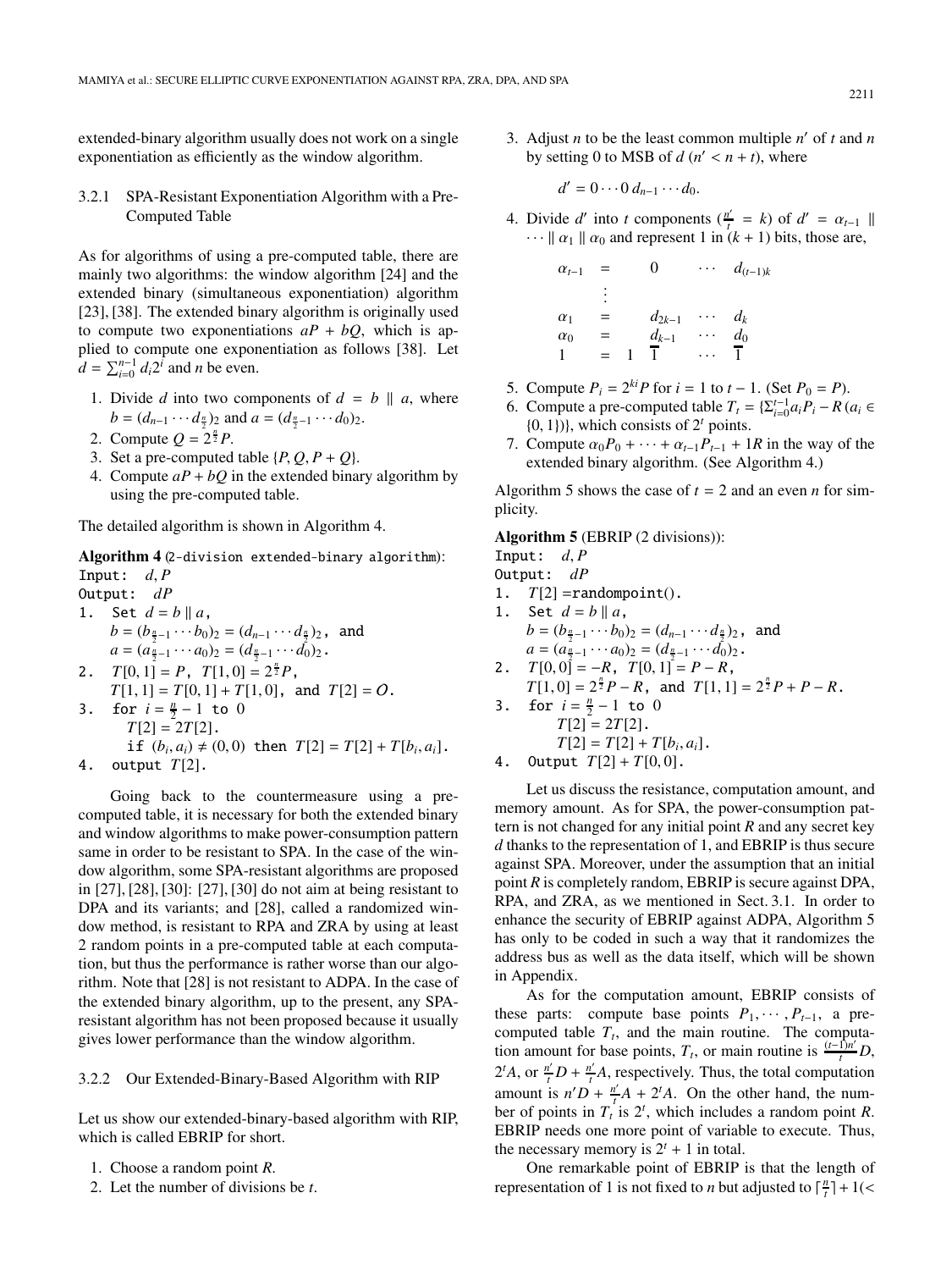*n*). As a result, EBRIP realizes more efficient computation than the next window-based algorithm.

*Remark:* The Jacobian coordinate gives the most efficient computation of EBRIP as we will see in Sect. 4. In the use of the Jacobian coordinate, the stage of computation for base points can employ the technique of *m*-repeated elliptic curve doublings in Sect. 2, which reduces the computation amount for the stage.

#### 3.2.3 Our Window-Based Algorithm with RIP

Our window-based algorithm with RIP is summarized as follow, which is is called WBRIP for short.

- 1. Choose a random point *R*.
- 2. Set the width of window to be w.
- 3. Adjust *n* to be the least common multiple of w and *n* by setting 0 to MSB  $(n \leq n' < n + w)$  of *d*, where

 $d' = 0 \cdots 0 d_{n-1} \cdots d_0.$ 

- 4. Compute  $R' = -(2^w 1)R$ .
- 5. Set a pre-computed table  $T_w = \{R', P+R', 2P+R', 3P+\}$  $R'$ ,  $\cdots$ ,  $(2^w-2)P + R'$ ,  $(2^w-1)P + R'$ , where the number of points in  $T_w$  is  $2^w$ .
- 6. Compute  $\underbrace{(0 \cdots 0 \, d_{n-1} \cdots d_0)}_{n'} 2P + (1 \underbrace{11 \cdots 11}_{n'} )_2R$  in the way of window algorithm by using  $T_w$ .

Let us discuss the security, the computation amount, and the memory amount. Power-consumption pattern is not changed for any random *R* and any secret key *d* in the same way as EBRIP and BRIP. This is why WBRIP is resistant to SPA. This means that WBRIP is secure against SPA without any additional modification on the window algorithm seen in [27], [30]. Furthermore, under the assumption that an initial point  *is completely random, our algorithm is resistant* to DPA, RPA, and ZRA.

Next we investigate the computation amount of WBRIP. WBRIP consists of three parts: compute an intermediate point  $R'$ , a pre-computed table  $T_w$ , and main routine. The computation amount of  $R'$ , a pre-computed table *T*<sub>w</sub>, or main routine is  $wD + A$ ,  $(2^w - 1)A$ , or  $\frac{n'}{w}A + n'D$ , respectively. Therefore, the total computation amount is  $n'D + \frac{n'}{w}A + 2^w A + wD$ , where  $n' < n + w$ . It is not as efficient as EBRIP since the length of representation of 1 is fixed to  $n' + 1$ . If we reduce the length of representation of 1 to *n* such as  $(1 \cdot \cdot \cdot \cdot)_{2}$ , then  $T_w$  requires other points and - *n*−1

thus the size of  $T_w$  becomes larger. Regarding as the memory amount of WBRIP, the number of points in  $T_w$  is  $2^w$ , which includes a random point *R*. Additional one variable is necessary for computation. Thus, the necessary memory is  $2^w + 1$  points in total.

As a result, compared with EBRIP, WBRIP needs more computation amount with the same memory amount.

*Remark:* The SPA-resistant-window algorithm [30] can be

applied to WBRIP instead of the ordinary window algorithm. That is, convert *d* to SPA-resistant-window representation  $d'$  (*n'* bits), and compute  $d'P + R'$  in a way of WBRIP. The SPA-resistant-window algorithm works in the density of the non-zero bit  $\frac{1}{w}$  with the pre-computed table  $T = {\pm P, \pm 3P, \cdots, \pm (2^{w} - 1)P}$ , which can be constructed by just having positive  $2^{w-1}$  points. However, applying it to WBRIP, the pre-computed table becomes  $T_w$  =  ${R' + P, R' - P, \cdots, R' + (2^w - 1)P, R' - (2^w - 1)P}$ , which requires us to have  $2^w$  points. Then the size of the precomputed table  $|T_w|$  is the same as that of the pre-computed table  $|T_w|$  in WBRIP. Therefore, it does not give any advantage over WBRIP based on the ordinary window method but rather gives an additional work of converting *d* to *d* .

#### 3.3 Further Discussion

An SPA in the chosen-message-attack scenario† was proposed in [39]. An attacker sends a point *P* with order 2 in Algorithm 2 and observes the power consumption. Then, there are only two possible points of  $T[0]$  for each *i*, those are O and P for  $d_i = 0$  and 1, respectively. Thus, an attacker can guess each *di*. The same discussion holds in the case of BRIP and EBRIP. However, from the realistic point of view, their attack cannot be applied on an ordinary elliptic curve cryptosystems. Because a prime-order elliptic curve is usually recommended and a basepoint with prime order is usually allowed even if an elliptic curve is not prime order. Furthermore, it can be easily avoided by checking  $2P \neq O$ before computing *dP*.

#### **4. Comparison**

From the point of view of computation and memory amount, we compare our countermeasures BRIP and EBRIP with the previous countermeasures to SPA, DPA, and RPA, those are ES [5], randomized window algorithm [28], LRIP [16], and randomized linearly-transformed coordinates (RLC) [16]. There exists another countermeasure [17] that is a combination of RIP and the Montgomery ladder. However, we omit it from comparisons since it computes only the *x*coordinate of *dP* and requires an additional work to recover y-coordinate of *dP*.

Table 1 shows the comparison in two types of computation amount: the computation amount in the case of 160 bit definition field and the average computation amount in each bit. The average computation amount is computed by the computation amount over  $\mathbb{F}_p$ , and, thus, it does not depend on the size of definition field. Here, *M*, *S* , or *RPC* represents the computation amount of modular multiplication, modular square, or RPC on the definition field, respectively. We also assume that  $S = 0.8M$  as usual. The Jacobian coordinate is used to compute the total number of modular multiplications for all cases except RLC because it

<sup>&</sup>lt;sup>†</sup>Their attack is applicable to only ElGamal decryption, a classical RSA signature, and RSA decryption.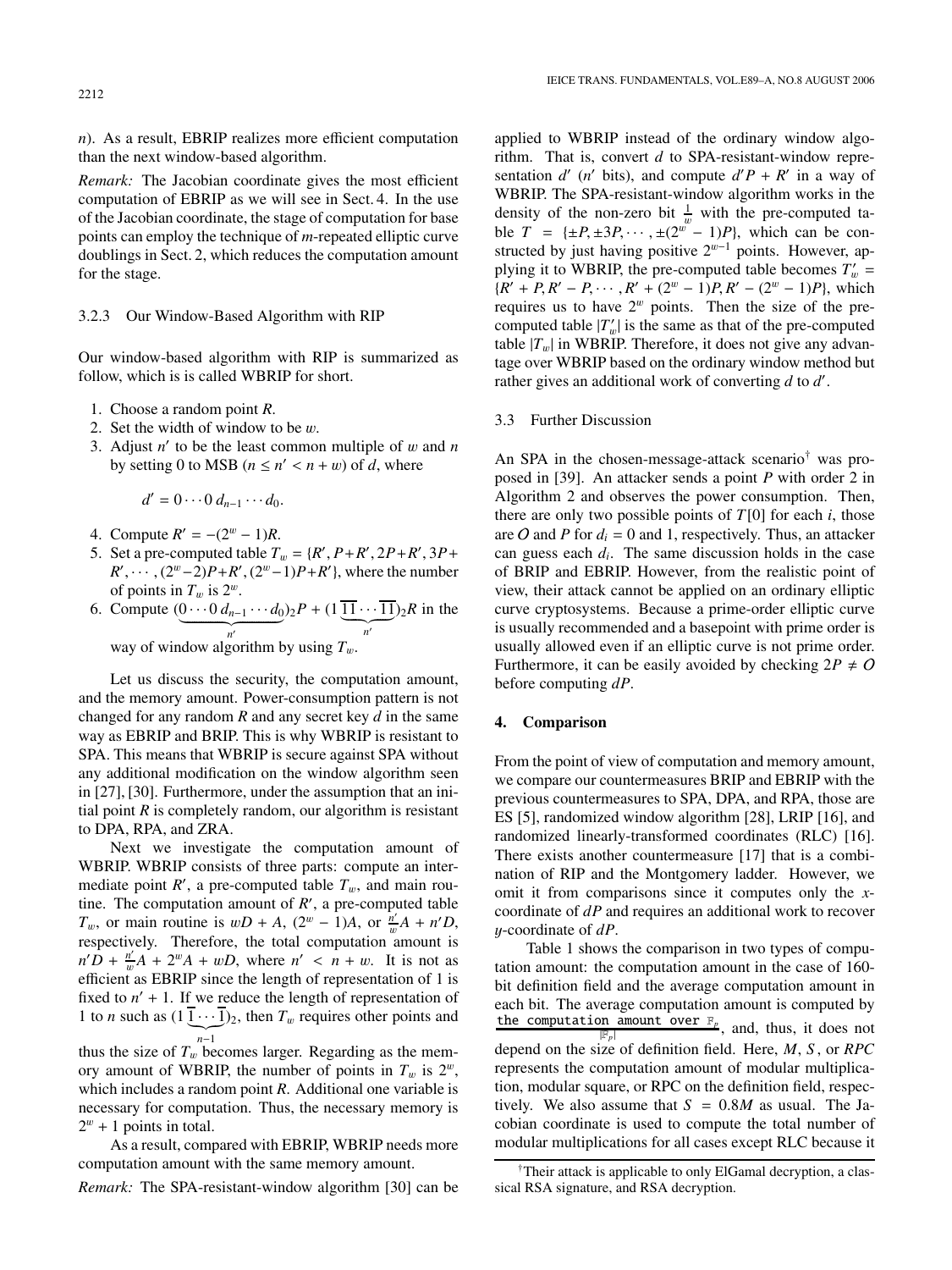|                          | memory amount      | computation amount $\hat{d}$ |                        | computation amount    |
|--------------------------|--------------------|------------------------------|------------------------|-----------------------|
|                          | (#points, #scalar) | $#D + #A$                    | $#M + #S$              | in each bit           |
| ES [5]                   | (4, 2)             | $160D+160A$                  | $2560M + 1600S(3840M)$ | $16M + 10S(24.0M)$    |
| strengthened window [28] | (5, 0)             | $161 D + 82A + 3RPC$         | $1640M + 1297S(2678M)$ | $10.3M + 8.1S(16.7M)$ |
| LRIP $[16]$              | (4, 0)             | $160D+160A$                  | $2560M + 1282S(3596M)$ | $16M + 8S(22.4M)$     |
| <b>RLC</b> [16]          | (3, 0)             | $160D+160A$                  | $2720M + 1282S(3745M)$ | $17M + 8S(23.4M)$     |
| <b>BRIP</b>              | (3, 0)             | $160D+160A$                  | $2560M + 1600S(3840M)$ | $16M + 10S(24.0M)$    |
| $EBRIP(t = 2)$           | (5, 0)             | $160D + 84A$                 | $1648M + 1138S(2558M)$ | $10.3M + 7.1S(16.0M)$ |
| $EBRIP(t = 3)$           | (9, 0)             | $162D+62A$                   | $1392M + 1006S(2197M)$ | $8.7M + 6.3S(13.7M)$  |
| $EBRIP(t = 4)$           | (17, 0)            | $160D+56A$                   | $1312M + 946S(2069M)$  | $8.2M + 5.9S(12.9M)$  |
| $EBRIP(t = 5)$           | (33, 0)            | $160D+64A$                   | $1408M + 962S(2178M)$  | $8.8M + 6.0S(13.6M)$  |

**Table 1** Comparison of countermeasures.

† This shows the computation amount in the case of 160-bit definition field.

is the most efficient. RLC uses addition formulae slightly modified from the Jacobian coordinate [16]. EBRIP, RLC and LRIP can make use of the technique of *m*-repeated elliptic curve doublings in Sect. 2.

BRIP can compute *dP* in the computation amount of 160*D* + 160*A* with 3 points. The computation amount in each bit is 24.0*M*, which is the same as that of ES. EBRIP with  $t = 2$  can compute  $dP$  in the computation amount of 160*D* +84*A* with 5 points. The computation amount in each bit is 16.0*M*, which is reduced to only 66% of ES. Compared with [28], EBRIP with  $t = 2$  is reduced to 96% while using the same memory amount. EBRIP with  $t = 4$  can execute  $dP$  in the computation amount of  $160D + 56A$  with 17 points. In this case, the computation amount in each bit is 12.9*M*, which is reduced to only 54% of ES. Note that  $t = 4$ is the fastest when the size of definition filed  $\mathbb{F}_p$  is 160.

*Remark:* The algorithms of an exponentiation *dP* are generally classified into two cases: *P* is pre-determined or not. This paper assumes that *P* is not pre-determined and given in each execution, which occurs in a decryption. Therefore, a pre-computed table cannot be computed beforehand and is constructed at the same time as the execution of *dP*. Generally, the more the size of a pre-computed table is, the more the computation amount of construction of a precomputed table is. This is why the case of  $t = 4$  gives the least computation amount. In the case of an exponentiation of a pre-determined point *P*, which occurs in the signature generation, we do not have to count the computation amount of construction of a pre-computed table. As a result, these two kinds of exponentiation algorithms are evaluated in each different way, and, thus, both usually employ different algorithms. Some concrete algorithms of *dP* for a pre-determined *P*, refer to [6].

#### **5. Concluding Remarks**

In this paper, we have presented countermeasures of BRIP, EBRIP, and WBRIP that are resistant to RPA, ZRA, DPA, and SPA. Our countermeasure BRIP can get *dP* in the computation of approximately 24.0 *M* in each bit with the memory amount of 3 points. The memory size is the smallest and it also can work the fastest among algorithms with the memory amount of 3 points. EBRIP with *t* = 4 can get *dP* in the computation of approximately 12.9 *M* in each bit with

the memory amount of 17 points, which is the fastest.

Our novel algorithms of BRIP and EBRIP can work in 24.0*M*, 16.0*M*, 13.7*M*, or 12.9*M* in each bit with the memory amount of 3, 5, 9, or 17 points, respectively. Therefore, our results could offer the best algorithm to a wide range of applications: some require the small memory storage at the cost of time or some require the fast implementation at the cost of memory.

Our countermeasure improves the addition-chain itself and not use a specific feature of an elliptic curve such as a coordinate system. Therefore, BRIP and EBRIP can also be generalized to deal with hyper elliptic curve cryptosystem.

## **Acknowledgements**

This work was partly supported by Grant-in-Aid for Scientific Research (B), 17300002.

#### **References**

- [1] R.M. Avanzi, "On multi-exponentiation in cryptography," Cryptology ePrint Archive, Report 2002/154, http://eprint.iacr.org/2002/ 154/, 2002.
- [2] K. Araki and T. Satoh "Fermat quotients and the polynomial time discrete log algorithm for anomalous elliptic curves," Commentarii Math. Univ. St. Pauli., vol.47, pp.81–92, 1998.
- [3] T. Akishita and T. Takagi, "Zero-value register attack on elliptic curve cryptosystem," IEICE Trans. Fundamentals, vol.E88-A, no.1, pp.132–139, Jan. 2005.
- [4] C. Clavier and M. Joye, "Universal exponentiation algorithm—A first step towards provable SPA-resistance," CHES2001, Lecture Notes in Computer Science, vol.2162, pp.300–308, Springer-Verlag, 2001.
- [5] M. Ciet and M. Joye, "(Virtually) Free randomization technique for elliptic curve cryptography," ICICS2003, Lecture Notes in Computer Science, vol.2836, pp.348–359, Springer-Verlag, 2003.
- [6] H. Cohen, A. Miyaji, and T. Ono, "Efficient elliptic curve exponentiation," Proc. Information and Communications Security, ICICS'97, Lecture Notes in Computer Science, vol.1334, pp.282– 290, Springer-Verlag, 1997.
- [7] H. Cohen, A. Miyaji, and T. Ono, "Efficient elliptic curve exponentiation using mixed coordinates," Advances in Cryptology—Proc. ASIACRYPT'98, Lecture Notes in Computer Science, vol.1514, pp.51–65, Springer-Verlag, 1998.
- [8] J. Coron, "Resistance against differential power analysis for elliptic curve cryptosystem," CHES'99, Lecture Notes in Computer Science, vol.1717, pp.292–302, Springer-Verlag, 1999.
- [9] G. Frey and H.G. Rück, "A remark concerning m-divisibility and the discrete logarithm in the divisor class group of curves," Mathematics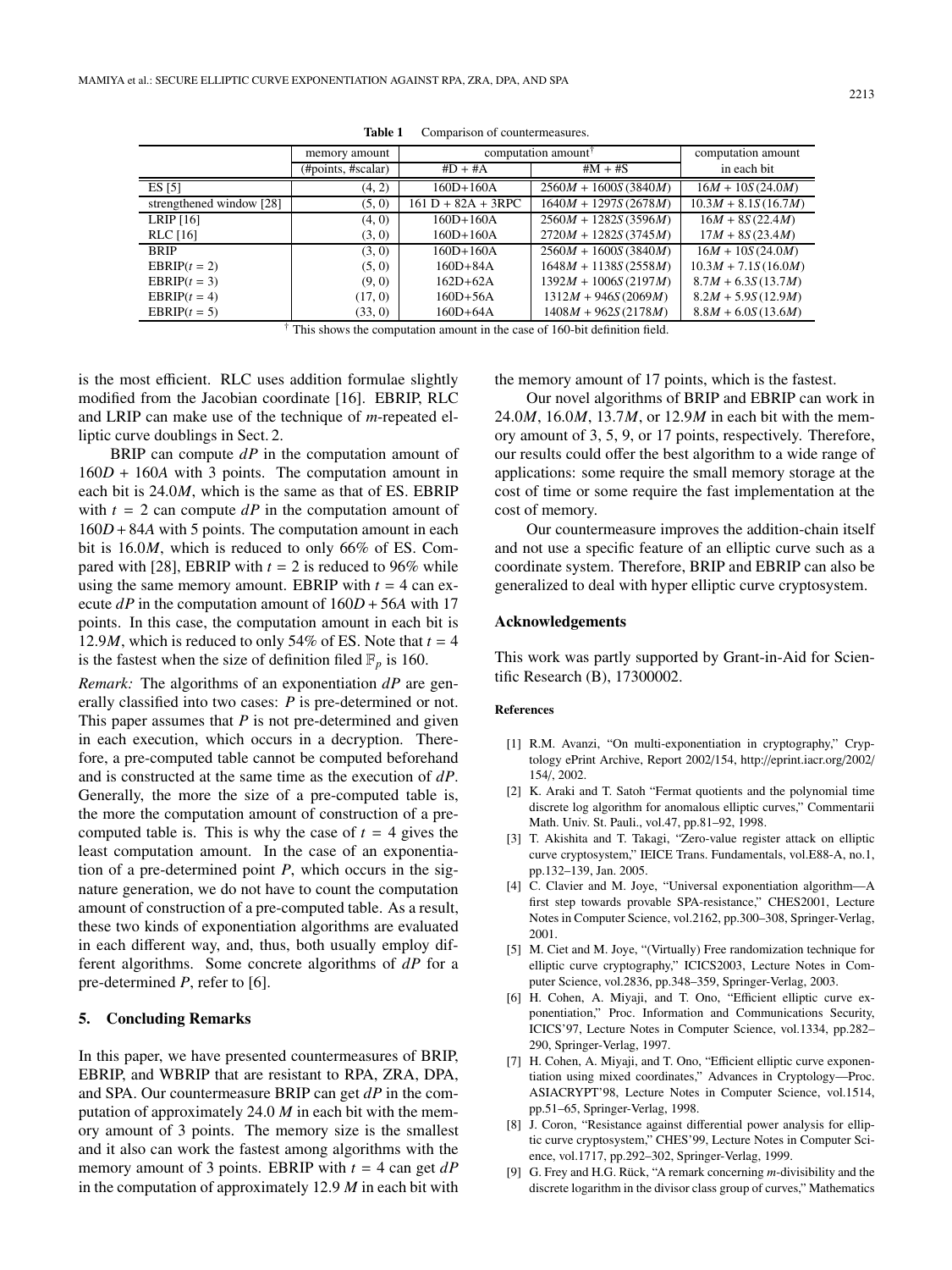- [10] "Proposed federal information processing standard for digital signature standard (DSS)," Federal Register, vol.56, no.169, pp.42980– 42982, Aug. 1991.
- [11] T. ElGamal, "A public key cryptosystem and a signature scheme based on discrete logarithms," IEEE Trans. Inf. Theory, vol.IT-31, pp.469–472, 1985.
- [12] L. Goubin, "A refined power-analysis attack on elliptic curve cryptosystems," PKC2003, Lecture Notes in Computer Science, vol.2567, pp.199–210, Springer-Verlag, 2003.
- [13] K. Itoh, M. Takenaka, N. Torii, S. Temma, and Y. Kurihara, "Fast implementation of public-key cryptography on DSP TMS320C6201," CHES'99, Lecture Notes in Computer Science, vol.1717, pp.61–72, Springer-Verlag, 1999.
- [14] K. Itoh, T. Izu, and M. Takenaka, "Address-bit differential power analysis of cryptographic schemes OK-ECDH and OK-ECDSA," CHES2002, Lecture Notes in Computer Science, vol.2523, pp.129– 143, Springer-Verlag, 2002.
- [15] K. Itoh, T. Izu, and M. Takenaka, "A practical countermeasure against address-bit differential power analysis," CHES2003, Lecture Notes in Computer Science, vol.2779, pp.382–396, Springer-Verlag, 2003.
- [16] K. Itoh, T. Izu, and M. Takenaka, "Efficient countermeasures against power analysis for elliptic curve cryptosystems," SCIS2004, 2004 (previous version). The final version is in the Proc. CARDIS 2004.
- [17] K. Itoh, T. Izu, and M. Takenaka, "On the randomized initial point countermeasure against power analysis (part III)," SCIS2005, 2D1- 1, 2005.
- [18] T. Izu and M. Takenaka, "On the randomized initial point countermeasure against power," IEICE Technical Report, ISEC2004-8, 2004.
- [19] M. Joye and C. Tymen, "Protections against differential analysis for elliptic curve cryptosystem," CHES2001, Lecture Notes in Computer Science, vol.2162, pp.377–390, Springer-Verlag, 2001.
- [20] N. Koblitz, "Elliptic curve cryptosystems," Mathematics of Computation, vol.48, pp.203–209, 1987.
- [21] C. Kocher, "Timing attacks on implementations of Diffie-Hellman, RSA, DSS, and other system," CRYPTO'96, Lecture Notes in Computer Science, vol.1109, pp.104–113, Springer-Verlag, 1996.
- [22] C. Kocher, J. Jaffe, and B. Jun, "Differential power analysis," Crypto'99, Lecture Notes in Computer Science, vol.1666, pp.388– 397, Springer-Verlag, 1999.
- [23] D.E. Knuth, The Art of Computer Programming, vol.2, Seminumerical Algorithms, 2nd ed., Addison-Wesley, 1981.
- [24] K. Koyama and Y. Tsuruoka, "Speeding up elliptic cryptosystems by using a signed binary window method," Advances in Cryptology— Proc. Crypto'92, Lecture Notes in Computer Science, vol.740, pp.345–357, Springer-Verlag, 1993.
- [25] A. Menezes, T. Okamoto, and S. Vanstone, "Reducing elliptic curve logarithms to logarithms in a finite field," Proc. 22nd Annual ACM Symposium on the Theory of Computing, pp.80–89, 1991.
- [26] V.S. Miller, "Use of elliptic curves in cryptography," Advances in Cryptology—Proc. Crypto'85, Lecture Notes in Computer Science, vol.218, pp.417–426, Springer-Verlag, 1986.
- [27] B. Möller, "Securing elliptic curve point multiplication against sidechannel attacks," ISC2001, Lecture Notes in Computer Science, vol.2200, pp.324–334, Springer-Verlag, 2001.
- [28] B. Möller, "Parallelizable elliptic curve point multiplication method with resistance against side-channel attacks," ISC2002, Lecture Notes in Computer Science, vol.2433, pp.402–413, Springer-Verlag, 2002.
- [29] P.L. Montgomery, "Speeding the Pollard and elliptic curve methods for factorization," Mathematics of Computation, vol.48, pp.243– 264, 1987.
- [30] K. Okeya and T. Takagi, "The width-w NAF method provides small memory and fast elliptic scalar multiplications secure against side channel attacks," CT-RSA2003, Lecture Notes in Computer Science,

vol.2612, pp.328–342, Springer-Verlag, 2003.

- [31] S.C. Pohlig and M.E. Hellman, "An improved algorithm for computing logarithms over *GF*(*p*) and its cryptographic significance," IEEE Trans. Inf. Theory, vol.IT-24, pp.106–110, 1978.
- [32] J. Pollard, "Monte Carlo methods for index computation (mod *p*)," Mathematics of Computation, vol.32, pp.918–924, 1978.
- [33] R. Rivest, A. Shamir, and L. Adleman, "A method for obtaining digital signatures and public-key cryptosystems," Commun. ACM, vol.21, no.2, pp.120–126, 1978.
- [34] Standard for efficient cryptography group, specification of standards for efficient cryptography. Available from: http://www.secg.org
- [35] I.A. Semaev, "Evaluation of discrete logarithms in a group of *p*torsion points of an elliptic curve in characteristic *p*," Mathematics of Computation, vol.67, pp.353–356, 1998.
- [36] N.P. Smart, "The discrete logarithm problem on elliptic curves of trace one," J. Cryptology, vol.12, pp.193–196, 1999.
- [37] N.P. Smart, "An analysis of Goubin's refined power analysis attack," CHES2003, Lecture Notes in Computer Science, vol.2779, pp.281– 290, Springer-Verlag, 2003.
- [38] J.A. Solinas, "Low-weight binary representation for pairs of integers," Centre for Applied Cryptographic Research, University of Waterloo, Combinatorics and Optimization Research Report CORR 2001-41, 2001.
- [39] S.-M. Yen, W.-C. Lien, S.J. Moon, and J.C. Ha, "Power analysis by exploiting chosen message and internal collisions—Vulnerability of checking mechanism for RSA-decryption," Mycrypt 2005, Lecture Notes in Computer Science, vol.3715, pp.183–195, Springer-Verlag, 2005.

#### **Appendix: ADPA-Resistant BRIP and EBRIP**

Algorithms 3 and 5 fix the address bus although they change the data itself at each execution. In order to be resistant to ADPA, both have only to be coded in such a way that they randomize the address bus as well as the data itself. This is generally realized by using the idea of [15]. In our case, concrete algorithms are in [18]. However, their algorithms require two additional variables to randomize the address of variables and so are not suitable for BRIP and EBRIP. Here we present another approach that strengthens BRIP and EBRIP against ADPA. Our method changes not the address of variables but the value itself of variables and thus randomizes the address of variables storing a certain value. As a result, compared with [18], our algorithm can enhance the security with each one additional variable to the original BRIP or EBRIP.

#### **Algorithm 6** (ADPA-resistant BRIP):

Input:  $d, P$ 

Output: *dP*

- 1.  $T[3]$  =randompoint()
- 2.  $r = 0$
- 3.  $T[0] = -T[3]$ ,  $T[1] = P T[3]$ ,  $T[2] = O$
- 4. for *i* = *n* − 1 downto 0 { *T*[3] = 2*T*[3]
	- $T[2] = T[0]$  $T[0] = T[0 \oplus r']$  $T[1] = T[1 + r']$  $r = r \oplus r'$  $T[3] = T[3] + T[d_i \oplus r]$
- 5. output  $T[2] + T[r]$